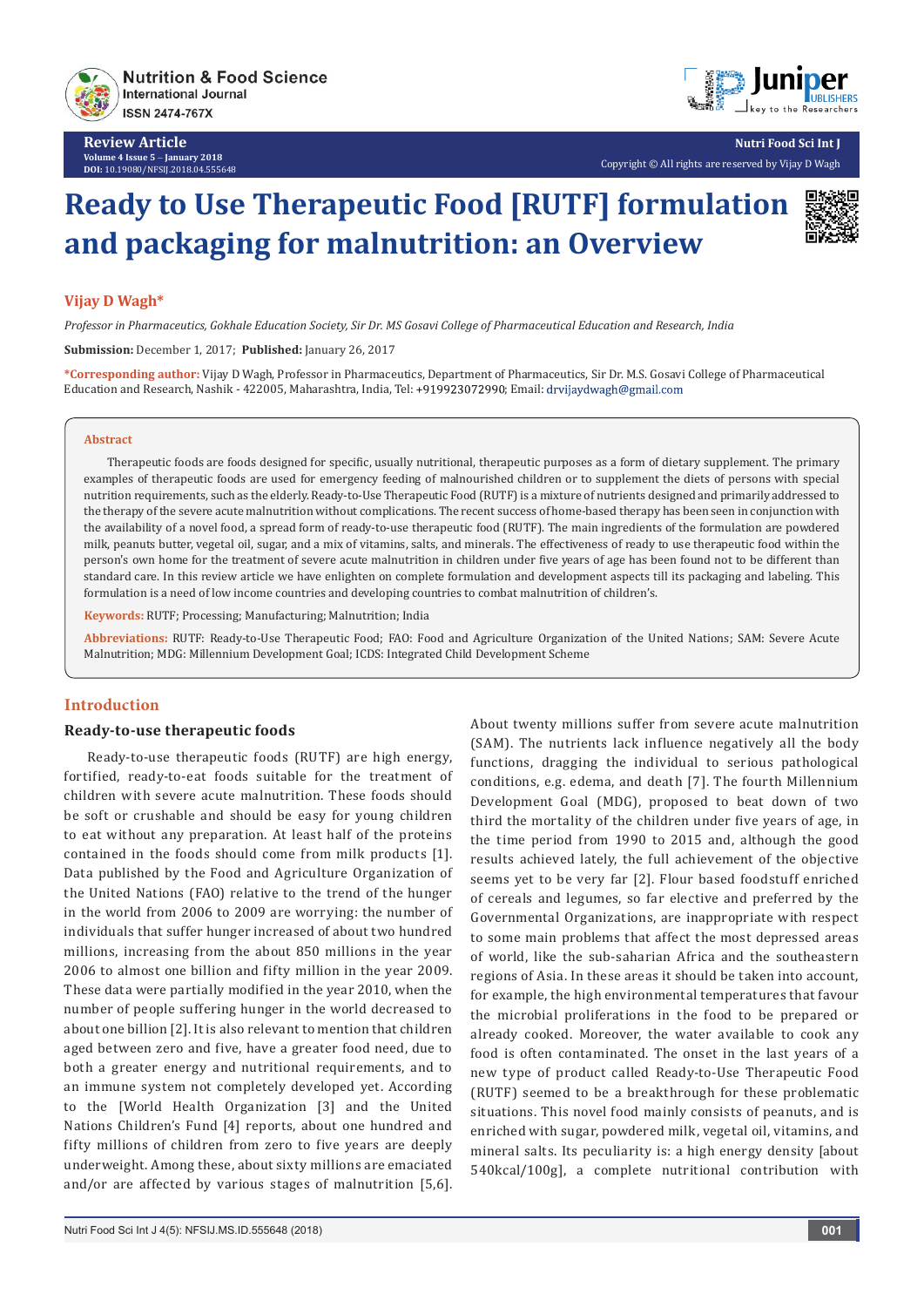mineral salts, vitamins, amino acids, and essential fatty acids, and a prolonged shelf-life with respect to other products (up to 24 months due to the low percentage of water). Another major advantage of the RUTF composition is the possibility to use it on site within therapeutic programs, e.g. directly at home without the need to go to hospitals or to nutritional therapy centers for a proper use of this food. The RUTF, however, has also some problems. In the first place, the peanut butter can be contaminated by aflatoxins, carcinogenic molecules produced from Aspergillus flavusand Aspergillus parasitic us species toxigenic fungi, especially favored.

 When the cereals carioxides are not properly handled or stored [8]. Moreover, the presence of the powdered milk influences heavily [almost for one third] the final cost of the RUTF and, considering the price growing tendency of the raw material, in a few years the economical sustainability of this food would be compromised [4]. For the above mentioned reasons, the scientific community should pledge itself in the development of new formulated RUTF, to reach higher safety standard and a proportional economic sustainability for the depressed areas where such product is destined. This paper is addressed to review and assess the available information, and to give some operating clues to try to give a strong stimulus for the search of alternative RUTF formulations that can include also neutraceuticals compounds [9] from vegetal origin [10], specifically addressed to health condition support and therapy. Nutraceuticals from natural sources have been investigated for their putative chemo preventive and cancer therapeutic properties for the last few decades. The interest in these compounds is in part due to their pleiotropic effects and relatively non-toxic nature and has recently become a hot topic for the commercial world and the biomedical community [11]. It is postulated that neutraceuticals are relatively non-toxic food supplements with many health benefits including prevention of cancer [12]. These aspects make them particularly appealing for the inclusion in RUTF formulations addressed to specific therapeutic use when needed.

#### **Ideal Characteristic Properties of RUTF**

- o Calorie dense, high in proteins, vitamins & minerals.
- o Simple to deliver and administer.
- o Easy to use and fast acting.
- o Affordable and acceptable cost.

o Should not require train stuff to administer [parent can deliver it to child].

o Culturally acceptable.

o Texture: smooth, uniform paste with small particle size [<200microns].

- o No grittiness, no lumps, no oil separation.
- o Easy to squeeze out of the sachet [13]

o Appearance: light brown to cream

o Packed in single serve packets. [Each packet may contain fixed amount of calories 400- 500calories].

- o Requires little preparation before use.
- o Adequate shelf life and stability.
- o Can be stored in varied climatic condition and temp.
- o Resistance to bacterial contamination.
- o Does not cause addiction to child.

o Good nutritional quality [i.e. protein, energy and micro nutrient content].

o Highly palatable with a good taste.

o A consistency and texture suitable for feeding to children.

o Require no additional processing prior to feeding.

o Amino acid complementation for maximum protein quality.

o Ingredients should be easily available in developing countries.

#### **Ingredients**

The formulation of RUTF was derived from F-100 and uses the same ingredients with the addition of peanut butter [14]. Peanut butter changes the physical properties of the food to a viscous liquid product instead of a powder.

## **A nutritionally suitable multi-mix for RUTF has four basic ingredients**

o A staple as the main ingredient -preferably a cereal.

o A protein supplement from a plant or animal food -beans, groundnuts, milks, meats, chicken, fish, eggs, etc. To be practical such foods must be low-cost, and this requirement has pushed development towards legumes and oilseed as these are cheaper than products containing milk or other animal products.

o A vitamin and mineral supplement -a vegetable and/ or fruit.

o An energy supplement -fat, oil or sugar to increase the energy concentration of the mix. A typical recipe for RUTF is given in Table 1.

|  |  |  | <b>Table 1:</b> A typical recipe for Ready to Use Therapeutic Food |
|--|--|--|--------------------------------------------------------------------|
|--|--|--|--------------------------------------------------------------------|

| Ingredient          | % weight |
|---------------------|----------|
| Full fat milk       | 30       |
| Sugar               | 28       |
| Vegetable oil       | 15       |
| Peanut butter       | 25       |
| Mineral Vitamin Mix | 1.6      |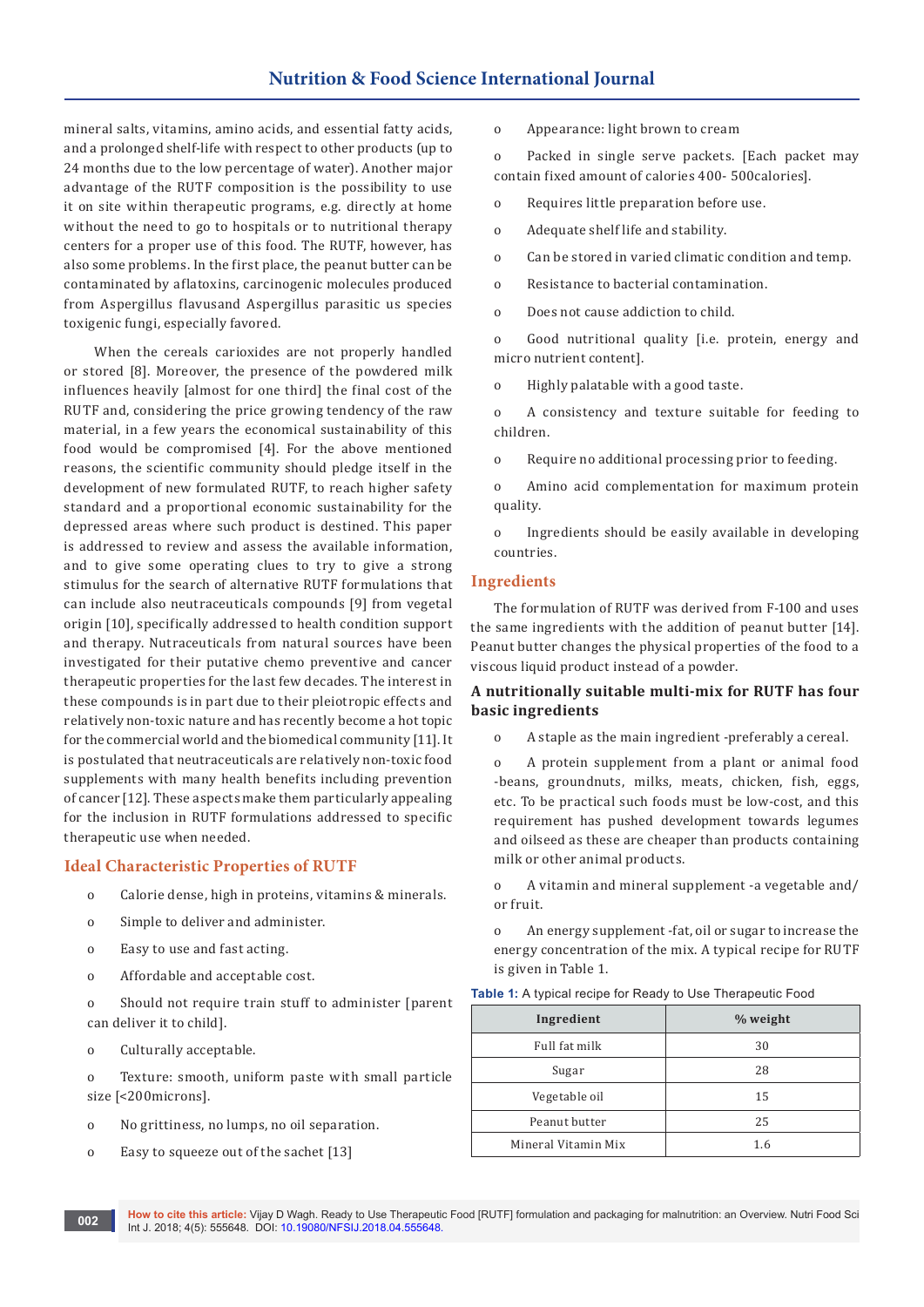## **Milk powder**

Local supplies of milk powder exist throughout the world; however the milk itself is often imported. Standard commercial techniques to produce milk powder yield a product that is suitable for RUTF production. >50% proteins from milk/dairy products acceptable sources of dairy protein: Skimmed milk powder/Full cream milk powder, Whey protein powder [13].

## **Vegetable oil**

Several types of oil made by standard commercial methods may be used to RUTF, including soy oil, cottonseed oil, rapeseed oil and corn oil. Rapeseed oil and soybean oil have the advantage of providing a good balance of essential fatty acids.

## **Sugar**

Commercial sources of granulated brown or white sugar can be used to make RUTF. The sugar must be ground into a fine powder, a product used in bakeries known as icing sugar or powdered sugar, to reduce the particle size to less than 200 microns.

## **Peanut butter**

This is simply peanuts that have been roasted and ground, without added oil, salt or preservatives. In most areas of the world where peanuts are grown, a commercial food processing company makes peanut butter.

## **Powdered vitamins and minerals**

This is a mixture of vitamins and minerals formulated to provide the same amount of micronutrients to the malnourished child as F-100, the standard therapeutic food. Soluble & easily absorbed by patients with SAM. Added minerals water-soluble & shall not form insoluble components when mixed together. Mineral composition that does not alter the acid-base metabolism of patients with SAM: moderate positive non-metabolisable base sufficient to eliminate the risk of metabolic acidosis [13] Table 2.

**Table 2:** Mineral and vitamin content in 100g of powdered mix.

| <b>Vitamins</b>                                                                                                                                                                                                                                                                                 | <b>Minerals</b>                                                                                                                                                                                 |
|-------------------------------------------------------------------------------------------------------------------------------------------------------------------------------------------------------------------------------------------------------------------------------------------------|-------------------------------------------------------------------------------------------------------------------------------------------------------------------------------------------------|
| Vit A $(57 \text{ mg})$ , vit D $(1 \text{ mg})$ , vit<br>$E(1.25g)$ ,<br>vitK(1.30mg), vitB1(37.5mg), vit<br>B2 (116 mg), vit B6 (37.5 mg),<br>Vit B12 (110 mg), vit C (3.3 g),<br>biotin (4.1 mg), folic acid<br>$(13 \text{ mg})$ , niacin $(332 \text{ mg})$ ,<br>pantothenic acid (194mg). | Potassium (36 g), magnesium<br>$(587 \text{ mg})$ , iron $(704 \text{ mg})$ , zinc<br>$(717 \text{ mg})$ , copper $(92 \text{ mg})$ ,<br>iodine $(5 \text{ mg})$ , selenium $(1.54)$<br>$mg$ ). |

The World Food Programme and UNICEF have donated ingredients for the production of RUTF in Malawi. The World Food Programme has donated milk, sugar and oil, and UNICEF has donated powdered vitamins and minerals. The RUTF is then used by projects supported and approved by these organizations.

## **Antioxidants**

Antioxidant substances e.g. tocoferols and L-ascorbilpalmitate, are generally added to the RUTF [15] to better stabilize the final product. Particle dimension of the oil emulsion are crucial for the stability of the emulsion [16]. Proteins can act as antioxidant agents with respect to the free radicals action control, and to the chelating metals action, but also have a key role as emulsion forming agents and this way stabilizing the product structure [15].

## **Emulsifying agents**

The lipids added to the foodstuff need to be carefully chosen since the melting temperature depends mainly on the lipids composition. High melting point lipids are preferred to prevent the separation of the components of the RUTF during the storage at room temperature [15]. e.g. Lecithin max 0.5g/100grams, Mono and diglycerides max 2g/100g Level between 1.5 and 2.0g/100g ,can be accepted because there is no adverse effect. All triglyceride oil is decomposed to monoglycerides in the digestion system prior to absorption [13].

## **Flavoring**

Flavoring agent are use in the various food formulation it also use in RUTF formulation for test masking , but artificial flavorings not allowed, only natural flavors are use [13].

## **Production of RUTF**



RUTF is a homogenous mixture of lipid rich and watersoluble foods. The lipids exist as a viscous liquid, and small particles of protein, carbohydrate, vitamins and minerals are mixed throughout this liquid. In order to achieve a homogenous mixture, a specific mixing procedure must be followed. The lipid elements of RUTF are first stirred and often heated; the powdered ingredients are then slowly added to the lipids during vigorous stirring. Once all the powdered ingredients are added, the entire mixture is stirred at higher speeds for several minutes. As long as the powdered ingredients do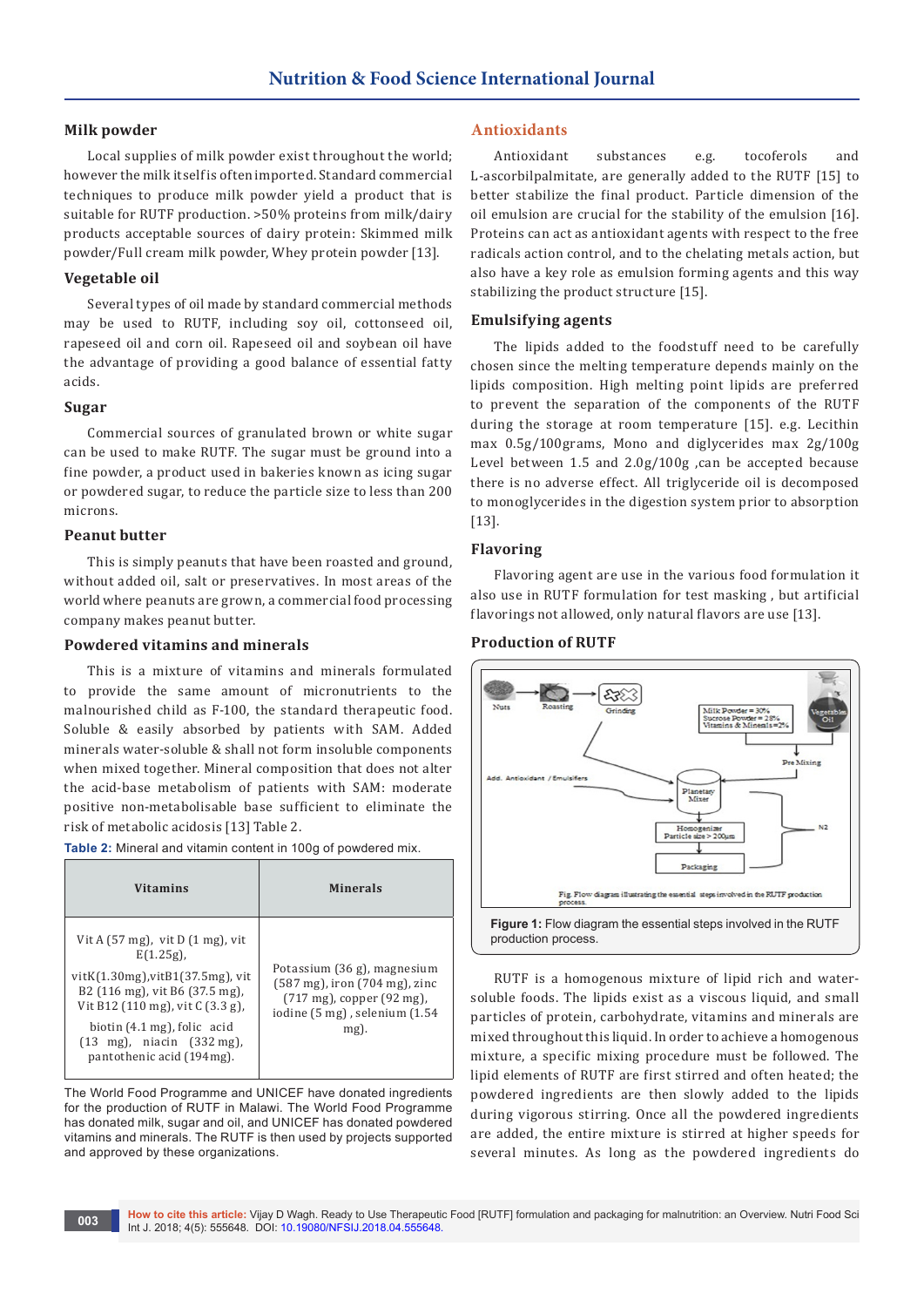not have a particle size that is larger than 200 microns, the mixture does not readily separate. When mixtures are made with larger particles, RUTF must be stirred briefly by hand just prior to consumption, to temporarily suspend the large particles in the mixture. The use of oils that are liquids at ambient temperature facilitates the mixing process. Packaging of RUTF can be done from factory bowls or funnels, by hand [simply pouringit] or using a mechanical device [17] Figure 1.

#### **Scale of production**

A mechanical mixer is required for all RUTF production. While hand mixing of the ingredients is possible for very small quantities, the quality of the product that is made by hand mixing is so inconsistent it cannot be reliably used. The procedure and equipment used to mix RUTF is contingent upon the quantities of RUTF needed. If a few hundred kg of RUTF is needed each week, small scale production is possible. Small scale production requires a small room dedicated to food production that is free of rodents and other pests. A40 L planetary bakery mixer, such as the MacAdams SM 401, can be used to prepare the RUTF. Such mixers will mix a 25kg batch of RUTF. Ingredients are added by volume to the batch. The containers used to measure the ingredients need to be carefully chosen and calibrated by accurately weighing of the ingredients. Oil and peanut butter should be added directly into the mixing bowl and combined using a mixing speed of 105rpm until homogenous. The Z-shaped kneader blade, rather than a wire whisk device, should be used to minimize the amount of air impregnated into the mixture. Sugar, milk powder, and mineral and vitamin mixture are first hand mixed as dry powders in a dedicated plastic drum, and then emptied into the electric mixing bowl. The RUTF is then mixed at 105rpm for 6 minutes, 210 rpm for6 minutes, and 323 for 6 minutes. These mixing times are necessary to ensure homogeneity of the RUTF and to prevent separation during storage. RUTF can be poured or hand-packed into 250g plastic bottles, a typical daily dose for a malnourished child.

If 500-1500kg of RUTF is needed each week, production is best achieved by partnering with commercial food processing company that has machinery which can efficiently mix, grind and package RUTF. This equipment is commonly found in industrial bakeries or pastry factories. Several planetary mixers can be used or a larger capacity customized barrel mixer. Whole peanuts can be mixed in with the other ingredients, and this mixture is then run through the same grinder used to make peanut butter. A mechanical or pneumatic semiautomatic device that will fill a container with a prescribed amount can package the RUTF [17].

If more than 3000kg of RUTF are needed every week, an industrial production facility dedicated to RUTF is needed. This can be part of a larger food processing company, which has technical expertise in food production or an NGO formed specifically for the purpose of making RUTF. The machinery

required for large scale production is custom designed to mix batches of 200-500kg and automatically package the product. Rather than typical 'batch' production, the product can move continuously from the mixer, to agrinder and then to a packaging device, by using a series of mixing chambers. An operator is needed to add the ingredients to the initial mixing chamber and remove the final filled containers from the packaging device.

The scale of production will determine the methods of quality control and the cost. Quality control is independent on the overall quantity of RUTF produced, and will be more easily implemented at a lower cost with centralized, large scale production. Economy of scale will come up for other aspects of RUTF production, and, if feasible, large scale production should be considered as a long term objective in countries with a high level of severe malnutrition and where a sustained demand is likely.

There are two resources that potential local producers can use to get technical assistance in establishing a production facility, Nutriset [Malaunay, France] and Valid International [Oxford, UK].Standard Planetary Bakery Mixer Automatic Packaging Device for RUTF Single mixing/ packaging unit for large scale of RUTF

## **Quality control choice if ingredients**

Whichever the scale of production is used, quality control is achieved by safe storage of the ingredients, adequate training and supervision of the production personal, and product testing for composition and contaminants. Throughout the world, authorities set standards for food production companies; those organizations involved in RUTF production should adhere to these standards [18]. Key issues in quality control are listed as follows.

## **Aflatoxin contamination**

This toxin is produced by an aspergillus species of fungus, which contaminates the peanuts after they have been harvested, but before they have been ground into peanut butter. The fungus is ubiquitous, fungal growth can be curtailed by storing the peanuts in a cool, dry environment, and can also be controlled using chemical fungicides. Methods to prevent aflatoxin contamination have been described in detail elsewhere [19]. Peanuts should be purchased from a supplier that can ensure that steps to prevent contamination have been implemented during harvest and storage. Aflatoxin contamination is more likely to be seen in peanuts with black discoloration, and among nuts that have a shriveled, irregular appearance. Consumption of aflatoxin can result in hepatic oxidative stress, and predispose the individual to hepatic cancers. RUTF should conform to international standards for maximum aflatoxin content, 10-20ppb [20]. Very high doses of aflatoxin can produce acute intoxications [21]. Moderate doses may depress child growth [22].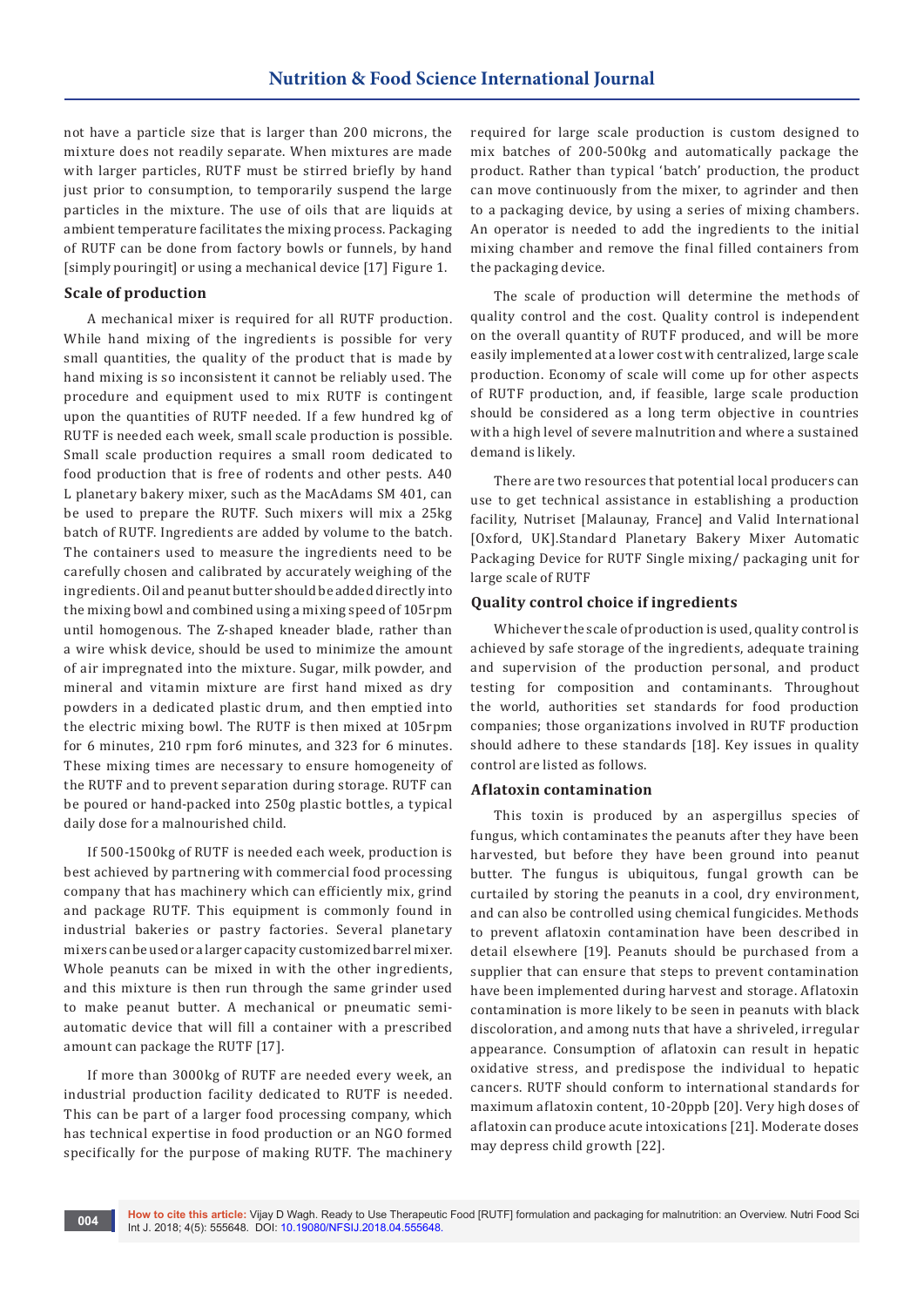#### **Bacterial contamination**

The inherent microbiological safety of RUTF allows it to be packaged under clean and dry, but not sterile, conditions. Care must be taken to prevent the introduction of water into RUTF during production. Increasing the water content of RUTF allows bacteria and mold to grow with in the food, promoting product degradation and exposing the malnourished child to potential pathogens. Water is most likely to be introduced from residue left on the mixing bowls and containers after they have been washed. Therefore, it is better to limit the number of times the implements of production are cleaned with soap and water, and to simply dry wipe they clean instead. Typically implements need to be cleaned with soap and water only once a week. If the containers in which the RUTF is to be dispensed are first washed, care should be taken to see that they are completely dry.

Enteric bacterial contamination is most likely to occur from fecal contamination of stored ingredients or during the mixing process. Care should be taken to store in ingredients in areas which are free of rodents. Workers should wash and thoroughly dry their hands before manipulating the RUTF, wear clean plastic gloves, hair coverings and protective coats during RUTF production. Milk and RUTF should be periodically checked for salmonella contamination by standard microbiological methods in reliable laboratories.

#### **Pesticides and heavy metals**

Pesticides may cause acute and delayed health effects in human who are administer. Pesticide administer can cause a variety of adverse health effects, ranging from simple irritation of the skin and eyes to more severe effects such as affecting the nervous system, mimicking hormones causing reproductive problems, and also causing cancer. To checked out in the food formulation Table 3.

|      | Table 3: Pesticides and Heavy Metals content in 100g of powdered |  |  |  |
|------|------------------------------------------------------------------|--|--|--|
| mix. |                                                                  |  |  |  |

| <b>Pesticides</b> | <b>Heavy metals</b> |         |                |
|-------------------|---------------------|---------|----------------|
| Carbamates        | $10$ ppb            | Arsenic | $< 0.06$ mg/kg |
| Organochlorine    | $10$ ppb            | Cadmium | $< 0.03$ mg/kg |
| Organophosphorous | $10$ ppb            | Lead    | $< 0.1$ mg/kg  |
| Pyrethroid        | $10$ ppb            | Mercury | $< 0.02$ mg/kg |

## **Prevention of oxidation**

Oxidation of the fatty acids contained in the RUTF and of some vitamins, mainly vitamin A and C, is the main factor limiting the storage life of RUTF. During the production, some preventive measures should be taken to avoid initiating the oxidation process [23]. While it is helpful to heat the oils during the mixing process to achieve a homogenous mixture, heating to temperatures over45 ºC accelerates the oxidation of the lipids, which reduces the period of time that the product is stable after production (shelf life). To prevent oxidation, it is also better to use airtight containers and containers filled as much as possible so that the quantity of oxygen within the container is minimized. The shelf life of locally produced RUTF without airtight packaging is 3-4 months. When RUTF is packaged in airtight foil envelopes under a nitrogen atmosphere (devoid of oxygen), the shelf life can be extended to 24 months.

## **Composition of RUTF**

Errors may be made during the mixing process, which result in RUTF that has a substantially different nutrient content. These are best avoided by careful training of workers mixing the food, use of convenient measures of ingredients for batches of RUTF and periodic compositional testing of RUTF. Measuring a single mineral, such as potassium, by atomic absorption [24] is an inexpensive, reliable way to monitor the vitamin/ mineral content, since the minerals are added as a premix product. If an atomic absorption spectrophotometer is not available, a colorimetric assay for Vitamin C can be substituted [25]. Measuring fat and protein content assure that the other ingredients are being added in appropriate amounts.

Quality control is achieved by adopting operating procedures that are internationally accepted as standards for food production, the Codex Alimentarius [26] and the Hazard Analysis and Critical Control Point Program [HACCP, 17]. These procedures prescribe raw material procurement, storage of ingredients, mixing of ingredients and storage of finished product. In addition to international standards, every nation of the world has a Bureau of Standards which regulates the production of food. These Bureaus also prescribe operating standards, conduct inspections of factories and issue licenses to produce food. Product testing is used to verify the quality of the production process, and should be done with every large batch of finished product, certainly every week. In Malawi, finished product is tested weekly for contaminating microbes [salmonella, staphylococcus, total flora of aerobic mesophilic bacteria, coliforms, *E. Coli*, yeast, mold], aflatoxin and product composition (fat, protein and potassium). Testing is best done locally so that it can be used to identify lapses in production quality in a timely manner.

Batches of RUTF should not be sent to consumers without verification of product quality. Almost every nation of the world has a laboratory associated with their Bureau of Standards that can conduct the independent testing.

Following Qualitative and Quantitative Testing of RUTF (ASEAN Manual of Food Analysis 2011) (Table 4).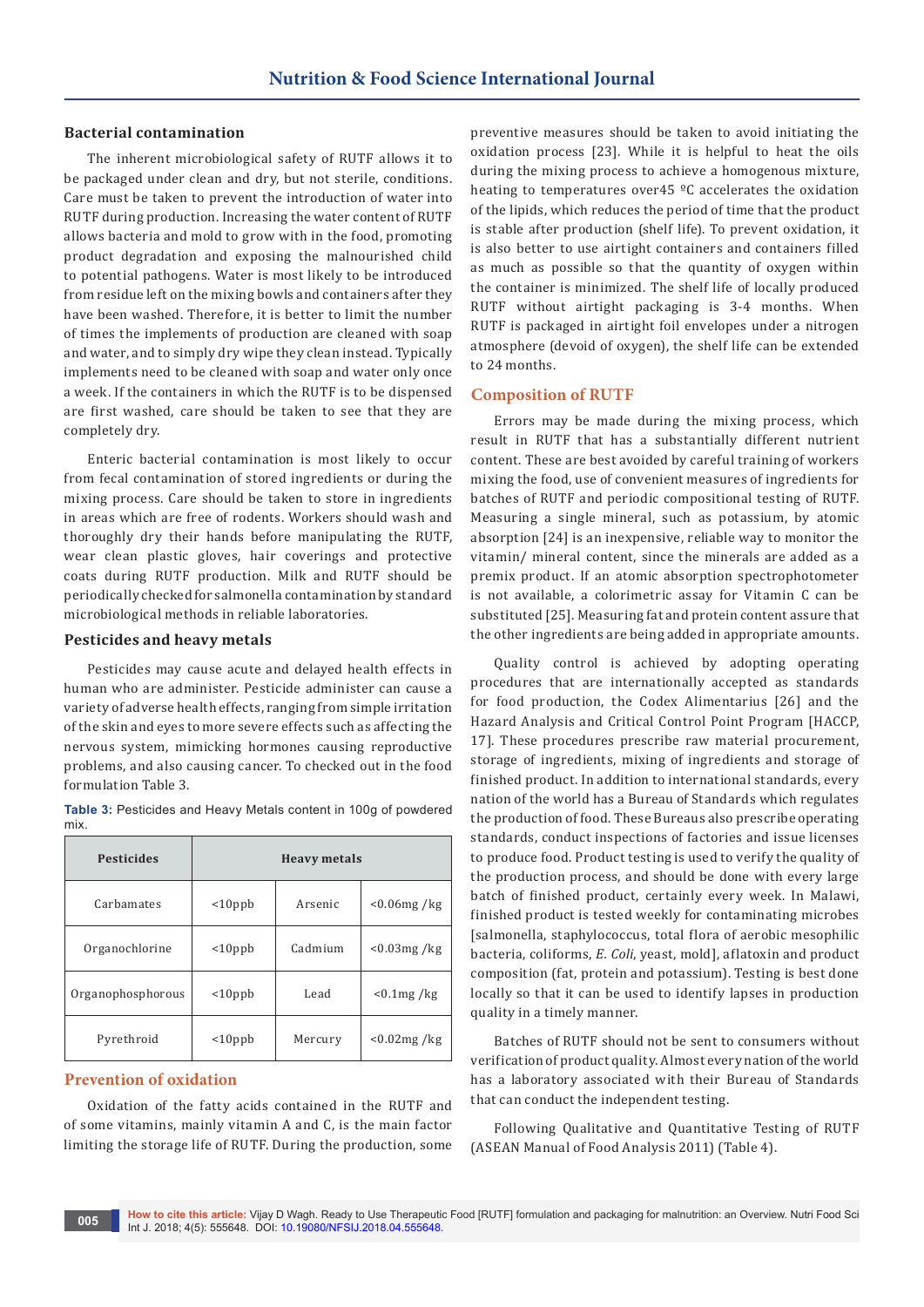## **Nutrition & Food Science International Journal**

| Table 4: Following Qualitative and Quantitative Testing of RUTF (ASEAN Manual of Food Analysis 2011). |  |  |  |
|-------------------------------------------------------------------------------------------------------|--|--|--|
| Spectrophotometric and Chromatography Method                                                          |  |  |  |
| Determination of phosphorus by UV visible spectrophotometric method                                   |  |  |  |
| Determination of calcium and magnesium by atomic absorptionspectrophotometer                          |  |  |  |
| Determination of iodide by spectrophotometric method                                                  |  |  |  |
| Determination of minerals by Inductively Coupled Plasma Atomic Emission Spectrophotometric method     |  |  |  |
| Determination of sodium and potassium by atomic absorption spectrophotometry                          |  |  |  |
| Determination of vitamin C by HPLC method                                                             |  |  |  |
| Determination of fatty acids by gas chromatography method                                             |  |  |  |
| Determination of cholesterol by gas chromatography method                                             |  |  |  |
| Determination of thiamin by fluoro metric method                                                      |  |  |  |
| Determination of riboflavin by fluorometric method                                                    |  |  |  |
| Determination of thiamin and riboflavin by HPLC (fluorescence detector)                               |  |  |  |
| Determination of niacin by colorimetric method                                                        |  |  |  |
| Determination of niacin in food by HPLC method                                                        |  |  |  |
| Determination of vitamin C by micro fluorometric method                                               |  |  |  |
| <b>Physical Method</b>                                                                                |  |  |  |
| Determination of moisture by hot air oven                                                             |  |  |  |
| Determination of moisture by vacuum oven                                                              |  |  |  |
| Chemical Method                                                                                       |  |  |  |
| Determination of crude protein by Kjeldahl method                                                     |  |  |  |
| Determination of total fat by acid hydrolysis method                                                  |  |  |  |
| Determination of total fat by manual extraction                                                       |  |  |  |
| Determination of phosphorus by gravimetric method                                                     |  |  |  |
| <b>Microbiological Method</b>                                                                         |  |  |  |
| Determination of pyridoxine (vitamin B6) by microbiological assay                                     |  |  |  |
| Determination of folic acid by microbiological assay                                                  |  |  |  |
| Determination of cyanocobalamin (vitamin B12) by microbiological assay                                |  |  |  |
| Determination of water-soluble vitamin by microbiological assay                                       |  |  |  |
| Determination of niacin by microbiological assay                                                      |  |  |  |

## **Safety**

The food should be free from objectionable matter. It must not contain any substance originating from microorganisms or any other poisonous or deleterious substances, including anti nutritional factors, heavy metals or pesticides in amounts that may represent a hazard to health [28] Table 5.

**Table 5:** Maximum toxin levels.

| Aflatoxin                | level 5 ppb maximum |  |
|--------------------------|---------------------|--|
| Micro organism content   | $10,000/g$ maximum  |  |
| Coliform test            | negative in 1g      |  |
| Clostridium perfringens  | negative in 1g      |  |
| Yeast                    | maximum 10 in 1g    |  |
| Moulds                   | maximum 50 in 1g    |  |
| Pathogenic Staphylococci | negative in 1g      |  |
| Salmonella               | negative in 125g    |  |
| Listeria                 | negative in 25g     |  |

#### **Product Shelf Life**

Stability studies need to be conducted on the final product to confirm the product shelf life (2 years).Stability studies should be conducted as following:

I. Long term [0, 3, 6, 9, 12, 18, 24 ]

II. Accelerated data at 40±2 °C for 6 months may support extrapolation of shelf life [0, 3, 6 months] Long term stability studies at 40 °C also expected Stability study

## **Stability studies must verify**

o Organoleptic stability: taste, odour, product consistency and behavior [absence of oil separation, absence of oxidation]

o Integrity of the packing materials.

o Nutritional value and nutrient stability [maintenance of a level of vitamin and minerals over or within specified levels for at least one water soluble and one fat soluble micronutrient].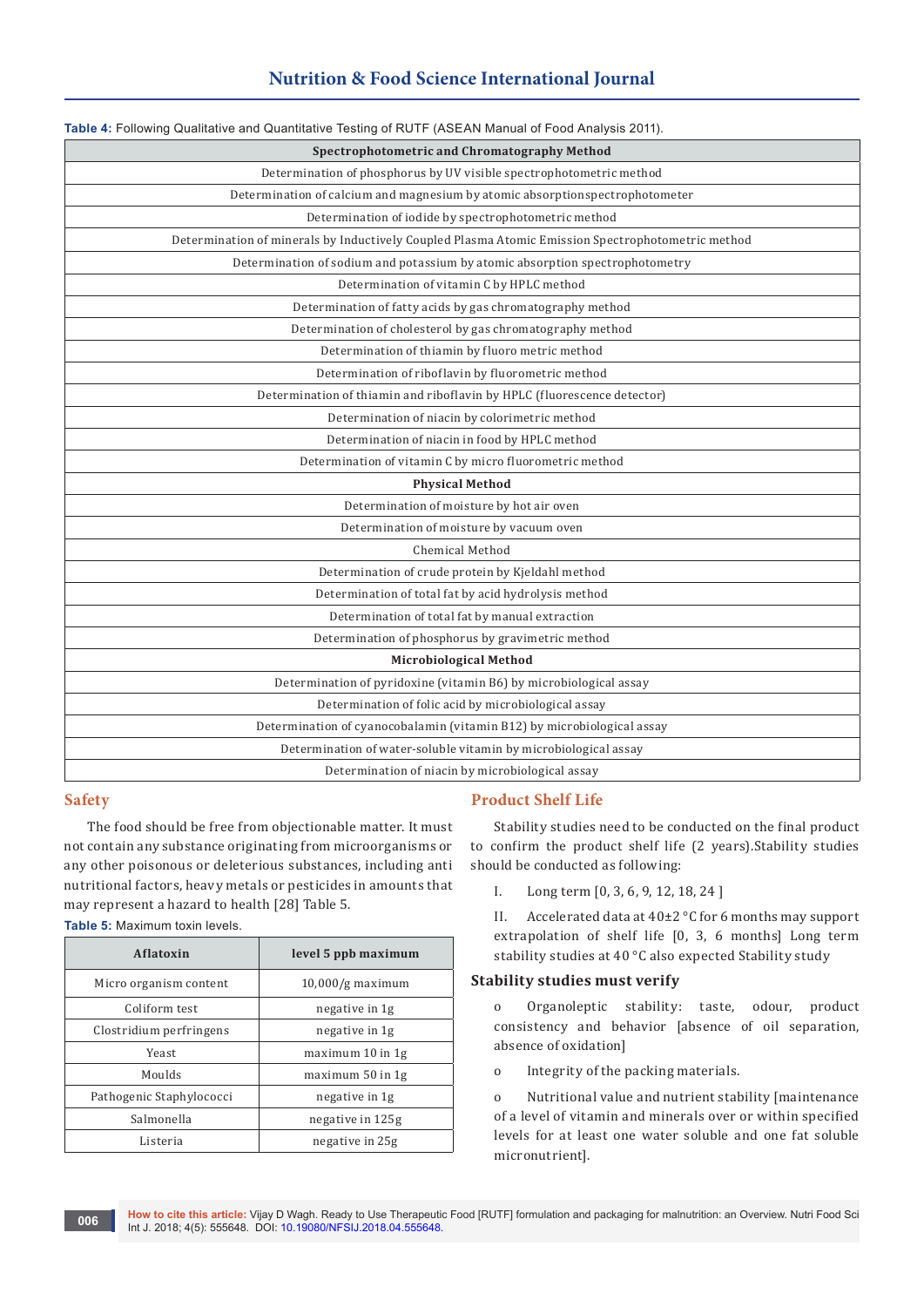- o Demonstrate absence of microbial growth.
- If recipe changes, new stability studies must be provided

#### **Product Efficacy and Acceptability [29]**

Efficacy studies should be conducted for products not using the Joint Statement formulation.

o Acceptability studies should be done on malnourished children in typical beneficiary countries, using products of various ages: 3 months, 6 months and 12 months life.

#### **Packaging and labeling Primary packaging [sachet]**

**92g only, No detachable parts that present a choking hazard Ex:** Aluminium polymer film, polyethylene terephthalate [PET]. Packaging materials [aluminum foil, cups, etc], inks and glue food-contact approved, Requirement for fat - O2 - moisture barrier. Packaging under nitrogen protects from oxidation, Air and water tightness control implemented during the filling process.

**Seal:** pouch free of damage, hermetically sealed, minimum 2mm [0.010 in], free of impression or design on the seal surface that would conceal or impair visual detection of seald effects.

## **Secondary Packaging (Carton)**

## **Sturdy quality**

ECT (Edge Crush test\*) >11kN/m with minimum 60% remaining with 90% humidity at temperature of 40 °C able to be stacked to a height of 2.4m, and resistant to puncturing, Plastic bag.

#### **Information printed**

**I. Red zone:** Same information as red zone of sachets, Name and address of the manufacturer, packer, distributor, importer, exporter or vendor including the country of origin

**II. Storage conditions:** Product to be stored below X degrees Celsius, Net weight, Numbers of units in a carton, Batch number and best before date Figure 2



## **Labelling [27]**

The following information should be clearly printed out on the label [in English and French]

**1) Product generic name:** Ready to Use Therapeutic Food [RUTF] Statement "RUTF for Children with Severe Acute Malnutrition"

2) Raw materials should be listed in order of descending quantities

- 3) Clear pictorial instructions
- 4) Manufacturing date
- 5) Best before date
- 6) Batch/lot number
- 7) Storage conditions

8) A leaflet should be included in each carton with detail nutritional composition of the product, including composition of the mineral and vitamin premix.

#### **Cost and Sustainability**

In general, the cost of the RUTF is high. Usually this food stuff are purchased by Government Organizations or Non-Government Organizations, and distributed by the local governments. The cost is mainly influenced in the case of a local production by the availability of the ingredients and their cost on the local markets (Manary, 2006). As an example, vegetal oil, peanut butter, and sucrose are relatively easy to find local resources, but powdered milk and CMW usually are imported, and the price can vary much depending on the market [4]. According to data reported by Valid International and by the Clinton Foundation for Malawi RUTF is due to the cost of the ingredients and, among these, the powdered milk contributes itself for the 42%. Powdered milk according to these data accounts consequently for about the 29% of the total RUTF cost. A breakthrough in the RUTF production to cut the cost down could be the replacement of the powdered milk in the RUTF recipe as suggested by UNICEF [4]. The United Nations suggestion to treat SAM with RUTF would require about 258,000 tonnes of therapeutic food per year. In 2007 the production has been of about 19,000 tonnes and the purchased quantity has been of about 8500 tonnes. This means that only 3% of the children with severe malnutrition condition has been treated with these therapeutic food [30]. The main problems that influence the market of the RUTF locally produced or imported could be indicated in the high cost of the ingredients due to the market prices always rising, the impossibility to improve the original patented recipe by Nutriset, and the difficulty to control the possible aflatoxins contamination of the local produced RUTF. The imported RUTF, e.g. Plumpy' Nut, has an average cost of about 3€/kg, comparable to the cost of the same RUTF produced locally, about  $2.60 \in /kg$  [4,30]. The RUTF market is actually controlled by the Nutriset, and for this reason the Médecins Sans Frontières Organization [MSF] asked the Nutriset to give manufacturing licenses to possible producers at favourable conditions [31], but to cut down the cost of this food alternative formulations are needed.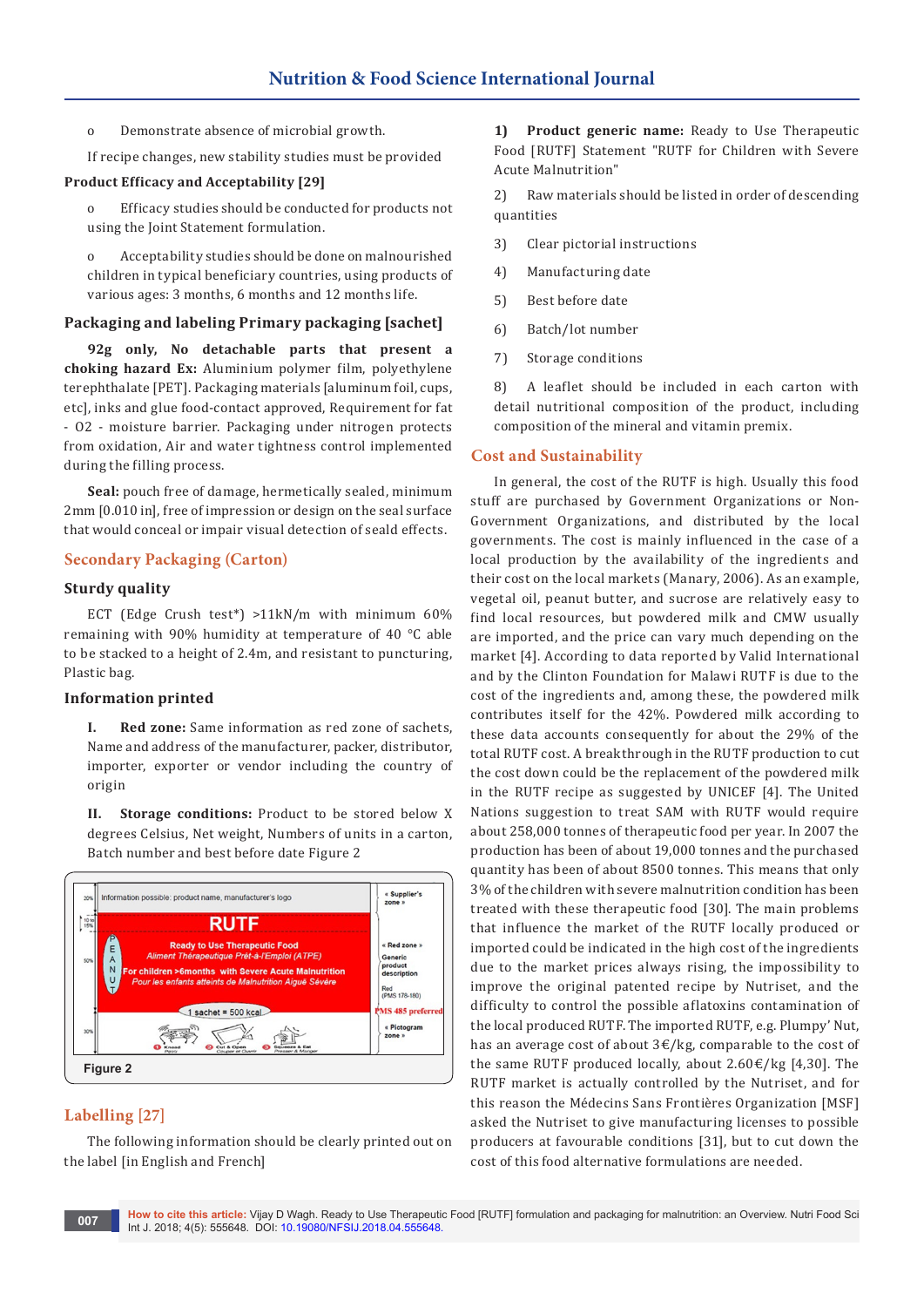## **Challenges to RUTF Production and Distribution in India**

Severe acute malnutrition is almost always an illness that stems from the lack of sufficient food – few children get malnourished when sufficient quality food is available. The availability or the capability to produce RUTF does not address prevention of SAM or directly improve food security in these households. Irrespective of how reasonably indigenously produced RUTF is priced, it will remain beyond the purchasing power of most households where severe malnutrition occurs. For these children, RUTF will have to be provided by governments [local or central] or be channeled through nonprofit and aid agencies. Therefore, the treatment of SAM, condition arising from food insecurity, through commercial processed food is seen as a paradoxical, conflicting situation. It can be argued that some resources will be directed to procure RUTF that could possibly be used to improve access to food for these vulnerable sections of society through enhancements in employment, agricultural production, food rations or subsidized food. While this may be true in part, the treatment of millions of severely malnourished children, many out of whom die every day is as pressing a need as the prevention of further malnutrition through improved access to food.

These therefore, must not be viewed as competing activities, much like the treatment of any other illness [e.g. Tuberculosis, HIV etc.] while concerted efforts are made towards preventing it. Varied interpretations of the Supreme Court ruling on hot cooked meals have also led to confusion. The Supreme Court had ruled that hot cooked meals must be provided for children through the Integrated Child Development Scheme [ICDS] [17,32]. This cannot be directly interpreted to preclude the use of food based therapeutic interventions for children who suffer from illnesses other use of RUTF for children with SAM. Uncertainty about the support for Community management of SAM based on RUTF will deter food companies from investing or venturing into RUTF production.

#### **References**

- 1. World Health Organization (1999) "Management of Severe Malnutrition: A manual for physicians and other senior health workers," WHO, Geneva, Switzeland.
- 2. Food and Agriculture Organization (FAO) (2010) The state of food insecurity in the world. Rome, Italy.
- 3. WHO (2005), UNICEF & SCN, "Meeting report: Informal Consultation on Community Based Management of Severe Malnutrition in Children."
- 4. UNICEF (2009) A supply chain analysis of Ready-to-Use therapeutic food for the horn of Africa. A study commissioned by the United Nations Children's Fund, UNICEF Press.
- 5. World Health Organization (2007) WHO Community-based management of Severe Acute Malnutrition. Geneva, Switzerland.
- 6. [WHO \(2006\) UNICEF & SCN, "Informal consultation on community](http://www.who.int/nutrition/publications/severemalnutrition/FNB_0379_5721/en/)[based management of severe malnutrition in children," Food and](http://www.who.int/nutrition/publications/severemalnutrition/FNB_0379_5721/en/)  [Nutrition Bulletin 27\(3\).](http://www.who.int/nutrition/publications/severemalnutrition/FNB_0379_5721/en/)
- 7. World Health Organization (2009) "United Nations Children's Fund - WHO Child growth standards and the identification of severe acute malnutrition in infants and children. A Joint Statement by the World Health Organization and the United Nations Children's Fund.
- 8. [WA Awad, K Ghareeb, J Böhm \(2012\) Occurrence, health risks and](https://www.cabdirect.org/cabdirect/abstract/20123222037)  [methods of analysis for aflatoxins and ochratoxin A, Journal of](https://www.cabdirect.org/cabdirect/abstract/20123222037)  [Veterinary Animal Science 2\(1-10\).](https://www.cabdirect.org/cabdirect/abstract/20123222037)
- 9. [Espín JC, García-Conesa MT, Tomás-Barberán FA \(2007\) Nutraceuticals:](https://www.ncbi.nlm.nih.gov/pubmed/17976666)  [Facts and fiction. Phytochemistry 68\(22-23\): 2986-3008.](https://www.ncbi.nlm.nih.gov/pubmed/17976666)
- 10. [Wang L, Weller CL \(2006\) Recent advances in extraction of](http://agris.fao.org/agris-search/search.do?recordID=US201301108337)  [nutraceuticals from plants. Trends in Food Science & Technology](http://agris.fao.org/agris-search/search.do?recordID=US201301108337)  [17\(6\): \(300-312\).](http://agris.fao.org/agris-search/search.do?recordID=US201301108337)
- 11. [Das L, Bhaumik E, Raychaudhuri U, Chakraborty R \(2012\) Role of](https://www.ncbi.nlm.nih.gov/pubmed/23572839/)  [nutraceuticals in human health, J Food Sci Technol 49\(2\): 173-183.](https://www.ncbi.nlm.nih.gov/pubmed/23572839/)
- 12. [Go VLW, Harris D M, Srihari P \(2012\) Global overview of the role of](https://link.springer.com/chapter/10.1007/978-94-007-2630-7_1)  [nutraceuticals in cancer, Nutraceuticals and Cancer 1: \(1-12\).](https://link.springer.com/chapter/10.1007/978-94-007-2630-7_1)
- 13. RUTF product specifications (2012) Odile Caron Coordinator for food quality assurance MSF International Office, UNICEF SD, RUTF pre-bid conference.
- 14. World Health Organization (1999), "Management of severe malnutrition. A manual for physicians and other senior health workers, Geneva: World Health Organization, Switzerland.
- 15. Nestel P, Briend A, de Benoist B, Decker E, Ferguson E, et al. (2003) Complementary food supplements to achieve micronutrient adequacy for infants and young children. J Pediatr Gastroenterol Nutr 36(3): 316-328.
- 16. [McClements DJ, Decker EA \(2000\) Lipid oxidation in oil-in-water](http://onlinelibrary.wiley.com/doi/10.1111/j.1365-2621.2000.tb10596.x/abstract)  [emulsions: Impact of molecular environment on chemical reactions](http://onlinelibrary.wiley.com/doi/10.1111/j.1365-2621.2000.tb10596.x/abstract)  [in heterogeneous food systems. Journal of Food Science](http://onlinelibrary.wiley.com/doi/10.1111/j.1365-2621.2000.tb10596.x/abstract) 65(8): 1270- [1282.](http://onlinelibrary.wiley.com/doi/10.1111/j.1365-2621.2000.tb10596.x/abstract)
- 17. [Manary MJ \(2006\) Local production and provision of Ready-to-Use](https://www.ncbi.nlm.nih.gov/pubmed/17076214)  [therapeutic food \(RUTF\) spread for the treatment of severe childhood](https://www.ncbi.nlm.nih.gov/pubmed/17076214)  [malnutrition. Food Nutr Bull 27\(3\): S83-S89.](https://www.ncbi.nlm.nih.gov/pubmed/17076214)
- 18. FAO, WHO. Codex Alimentarius, FAO/WHO food standards.
- 19. [Turner PC, Sylla A, Gong YY, Diallo MS, Sutcliffe AE, et al. \(2005\)](https://www.ncbi.nlm.nih.gov/pubmed/15936422)  [Reduction in exposure to carcinogenic aflatoxins by postharvest](https://www.ncbi.nlm.nih.gov/pubmed/15936422)  [intervention measures in west Africa: a community-based intervention](https://www.ncbi.nlm.nih.gov/pubmed/15936422)  study, Lancet [365 \(9475\): 1950-1956.](https://www.ncbi.nlm.nih.gov/pubmed/15936422)
- 20. [Manary MJ, Ndkeha MJ, Ashorn P, Maleta K, Briend A \(2004\) Home](https://www.ncbi.nlm.nih.gov/pubmed/15155403/)[based therapy for severe malnutrition with ready-to-use-food. Arch](https://www.ncbi.nlm.nih.gov/pubmed/15155403/)  [Dis Child 89: 557-561.](https://www.ncbi.nlm.nih.gov/pubmed/15155403/)
- 21. [Centers for Disease Control and Prevention \(CDC\) \(2004\) Outbreak of](https://www.ncbi.nlm.nih.gov/pubmed/15343146)  [aflatoxin poisoning eastern and central provinces, Kenya January-July](https://www.ncbi.nlm.nih.gov/pubmed/15343146)  [2004, MMWR Morb Mortal Wkly Rep 53\(34\): 790-793.](https://www.ncbi.nlm.nih.gov/pubmed/15343146)
- 22. [Gong Y, Hounsa A, Egal S, Turner PC, Sutcliffe AE, et al. \(2004\)](https://www.ncbi.nlm.nih.gov/pubmed/15345349/)  [Postweaning exposure to aflatoxin results in impaired child growth:](https://www.ncbi.nlm.nih.gov/pubmed/15345349/)  [a longitudinal study in Benin, West Africa, Environ Health Perspect](https://www.ncbi.nlm.nih.gov/pubmed/15345349/)  [112\(13\): 1334-1338.](https://www.ncbi.nlm.nih.gov/pubmed/15345349/)
- 23. Fellows P (2004) Local production of RUTF. In: Khara T and Collins S (Eds.) Community-based therapeutic care (CTC). Emergency Nutrition Network, Supplements 2: 33-35.
- 24. Official Methods of Analysis of AOAC international (2000) ( $17<sup>th</sup>$ edn), AOAC INTERNATIONAL, Gaithersburg, MD, USA.
- 25. [Arya SP, Mahajan M, Jain P \(1998\) Photometric methods for the](https://www.jstage.jst.go.jp/article/analsci/14/5/14_5_889/_pdf)  [determination of Vitamin C. Analytical Sciences 14: 889-895.](https://www.jstage.jst.go.jp/article/analsci/14/5/14_5_889/_pdf)
- 26. Website for Codex Alimentarius.